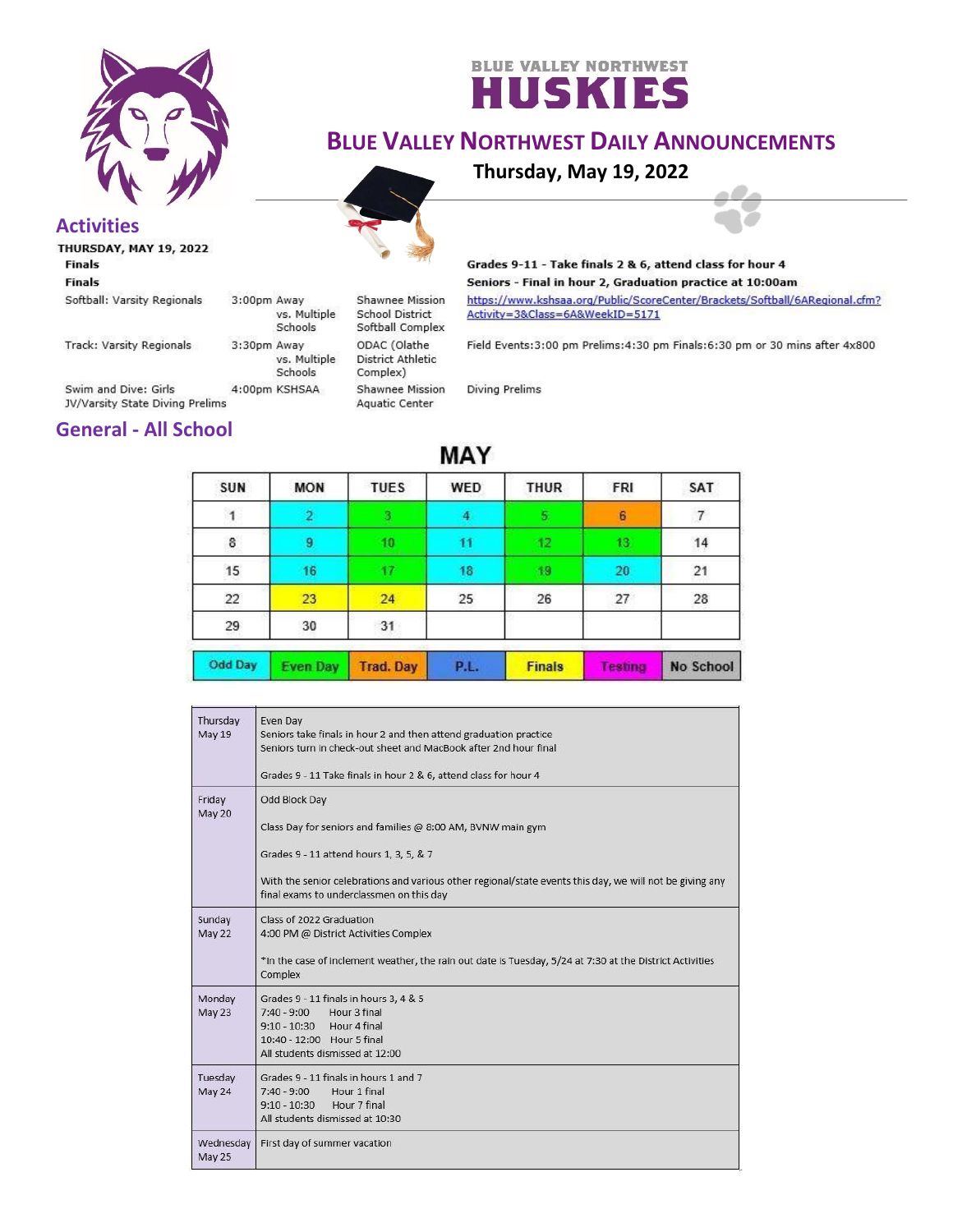



#### **YEARBOOK INFORMATION:**

If you were absent last Friday for yearbook distribution, you can pick up your yearbook after school ONLY beginning Monday, May 16 in room 901. We will continue to sell any extra books for \$50 in cash until they run out after school only in room 901. *-- Jim McCrossen*



**Graduation announcements are IN** and should be picked up by senior students ASAP. Please come to the counseling / student services office to receive them.

Check **Lost & Found in the Student Office**. There are over 50 jackets, sweatshirts, shoes, hats, and water bottles. All items remaining will be donated to charity in May.



BVNW

**Coach Wells** 

#### **Counseling**